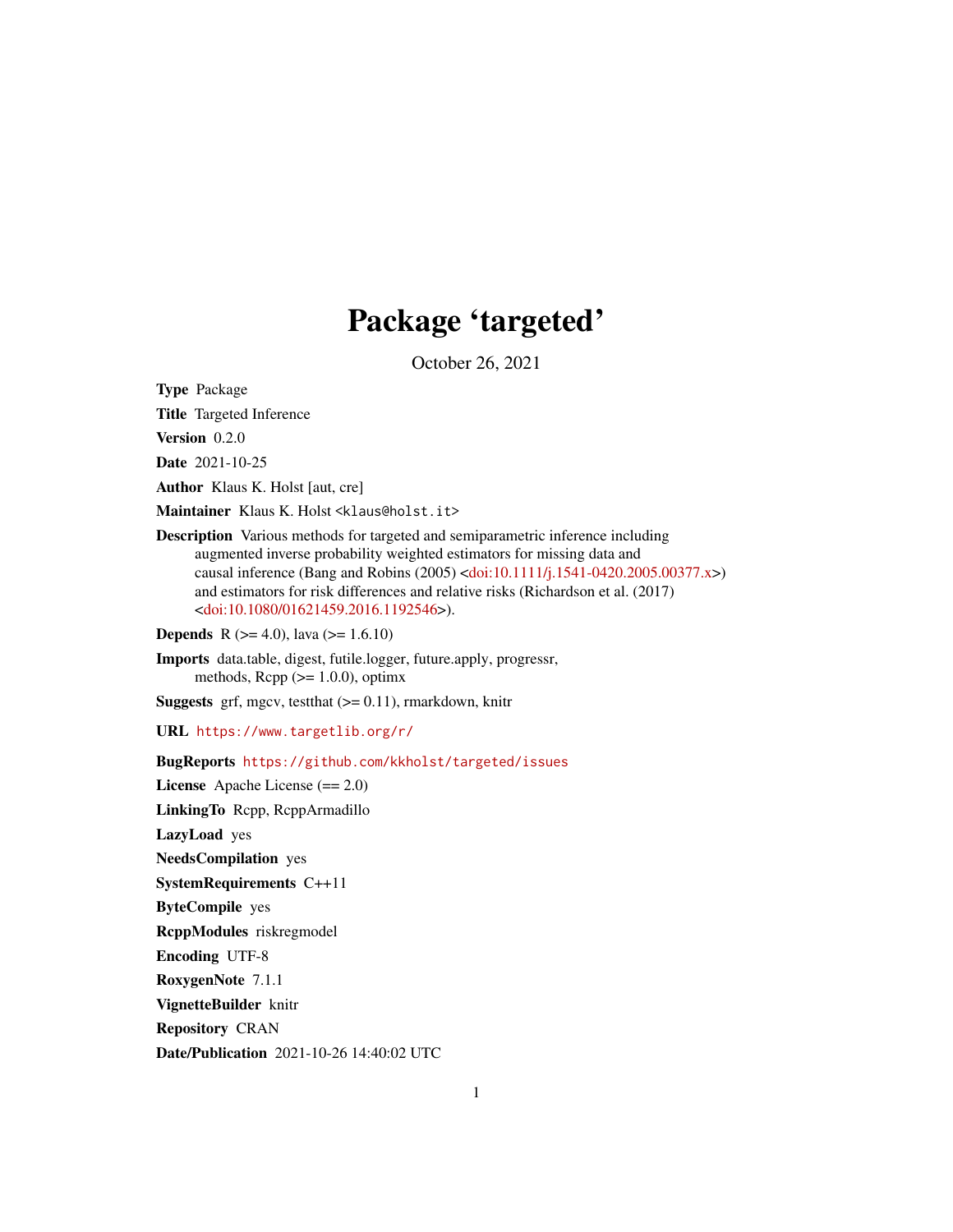## <span id="page-1-0"></span>R topics documented:

|       | -3             |
|-------|----------------|
|       | $\overline{4}$ |
|       | -6             |
|       | -7             |
|       | - 8            |
|       |                |
|       |                |
|       |                |
|       |                |
|       |                |
|       |                |
|       |                |
|       |                |
|       |                |
|       |                |
|       |                |
|       |                |
| Index | 21             |

targeted-package *Targeted inference*

#### Description

Methods for targeted and semiparametric inference including augmented inverse probability weighted estimators for missing data and causal inference.

#### Author(s)

Klaus K. Holst Maintainer: <klaus@holst.it>

#### Examples

```
example(riskreg)
example(ate)
example(calibration
)
```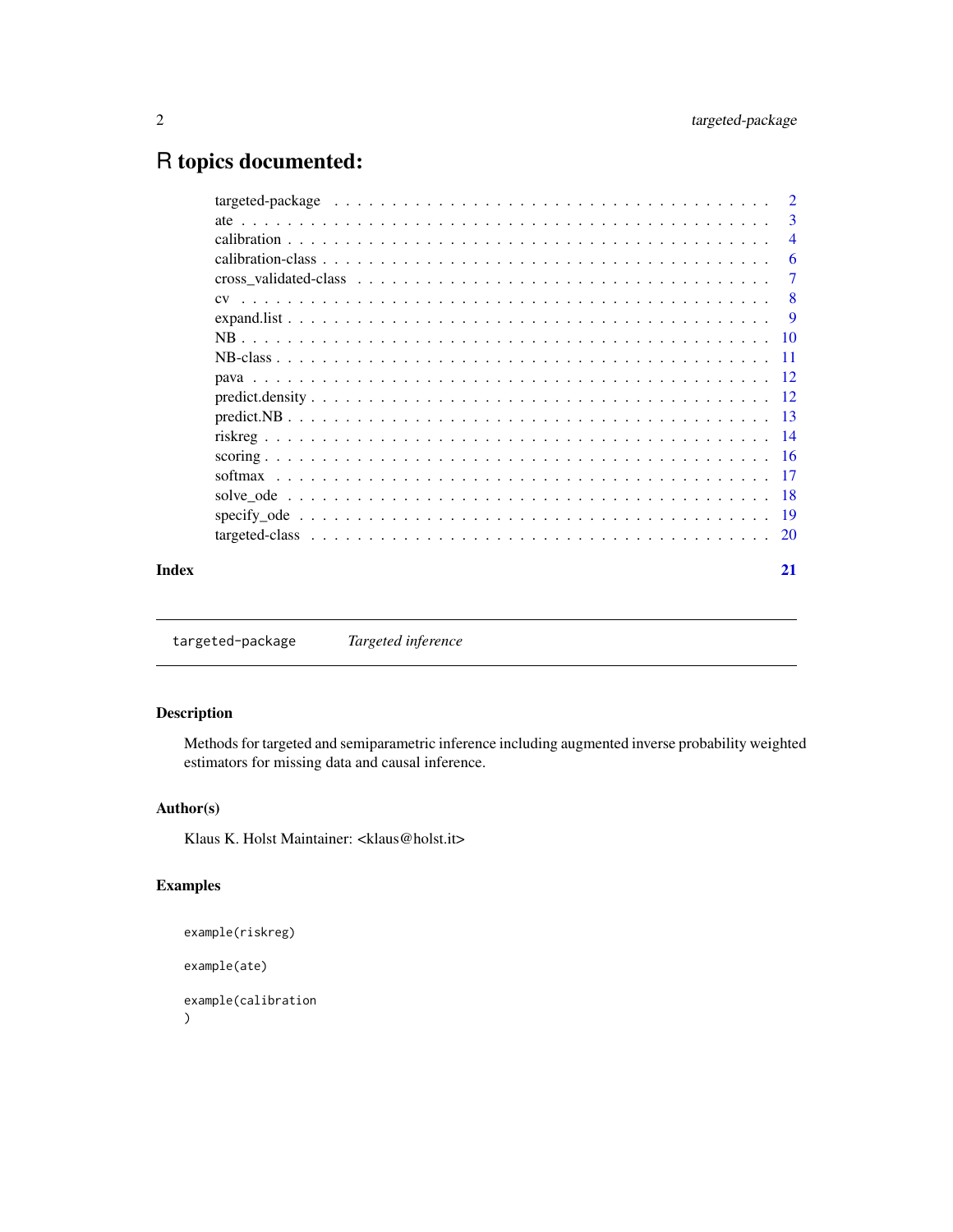<span id="page-2-1"></span><span id="page-2-0"></span>Augmented Inverse Probability Weighting estimator for the Average (Causal) Treatment Effect.

#### Usage

```
ate(
  formula,
  data = parent.frame(),weights,
 binary = TRUE,
  nuisance = NULL,
 propensity = nuisance,
 all,
 missing = FALSE,
 labels = NULL,
  ...
)
```
#### Arguments

| formula    | Formula (see details below)                                                                    |
|------------|------------------------------------------------------------------------------------------------|
| data       | data.frame                                                                                     |
| weights    | optional frequency weights                                                                     |
| binary     | Binary response (default TRUE)                                                                 |
| nuisance   | outcome regression formula                                                                     |
| propensity | propensity model formula                                                                       |
| all        | If TRUE all standard errors are calculated (default TRUE when exposure only<br>has two levels) |
| missing    | If TRUE a missing data (AIPW) estimator is returned                                            |
| labels     | Optional treatment labels                                                                      |
| .          | Additional arguments to lower level functions                                                  |
|            |                                                                                                |

#### Details

The formula may either be specified as: response  $\sim$  treatment | nuisance-formula | propensityformula

For example: ate(y~a | x+z+a | x\*z,data=...)

Alternatively, as a list: ate(list(y~a,~x+z,~x\*z),data=...)

Or using the nuisance (and propensity argument):  $ate(y \sim a, nuisance = \sim x + z, ...)$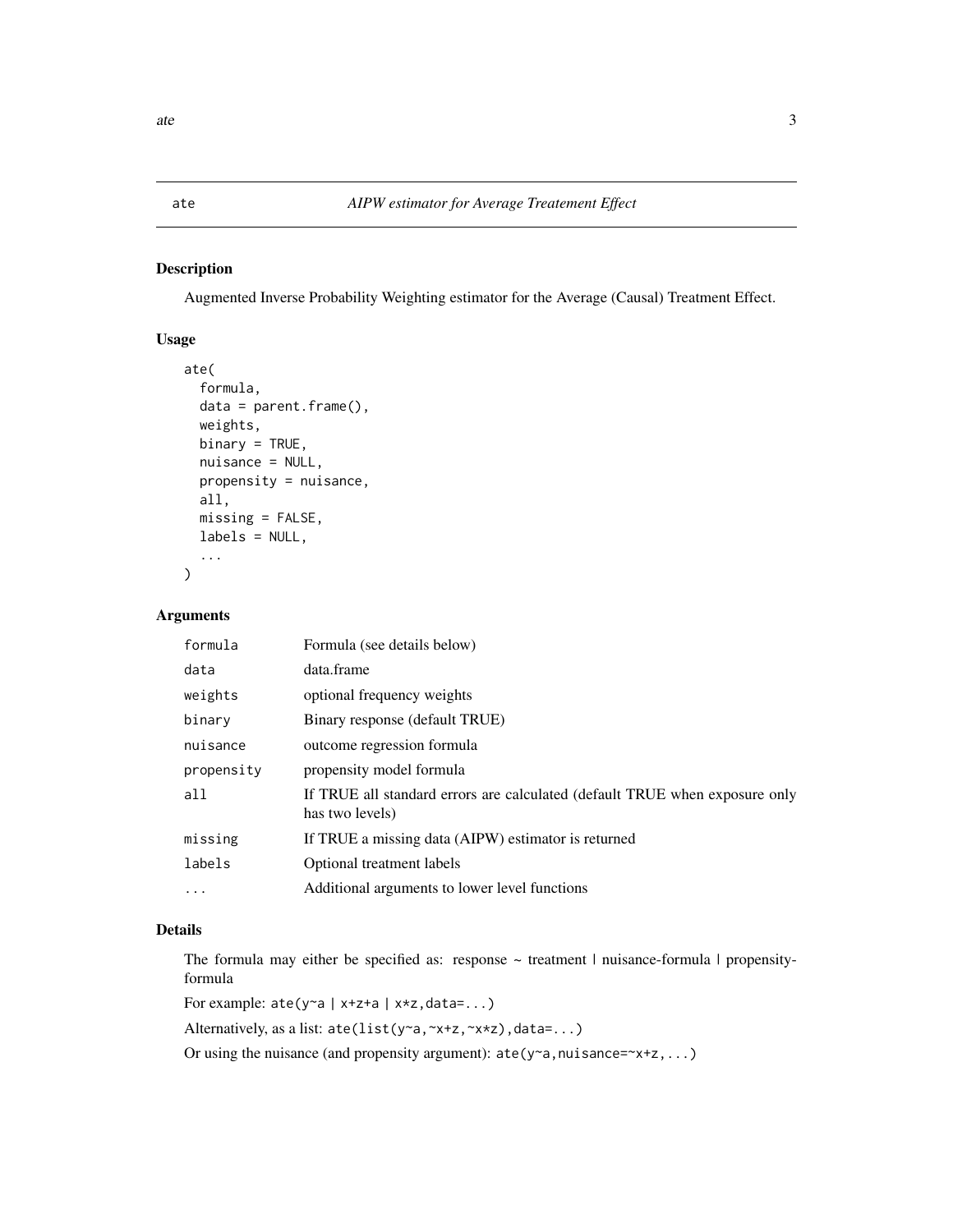#### <span id="page-3-0"></span>Value

An object of class 'ate.targeted' is returned. See [targeted-class](#page-19-1) for more details about this class and its generic functions.

#### Author(s)

Klaus K. Holst

#### Examples

```
m \leftarrow lvm(y ~ a+x, a~x)
distribution(m,~ a+y) <- binomial.lvm()
d <- sim(m,1e3,seed=1)
a \leftarrow \text{ate}(y \sim a, \text{nuisance} = x, \text{data}=d)summary(a)
# Multiple treatments
m \leftarrow lvm(y ~ a+x, a~x)
distribution(m,~ y) <- binomial.lvm()
m \leftarrow \text{ ordinal}(m, K=4, \sim a)transform(m, ~a) <- factor
d \leftarrow \text{sim}(m, 1e4)(a \leq a \text{ite}(y \leq a | a \times x | x, data=d))# Comparison with randomized experiment
m0 <- cancel(m, a~x)
d0 <- sim(m0,2e5)
lm(y~a-1,d0)
# Choosing a different contrast for the association measures
summary(a, contrast=c(2,4))
```
<span id="page-3-1"></span>calibration *Calibration (training)*

#### <span id="page-3-2"></span>Description

Calibration for multiclassication methods

#### Usage

```
calibration(
  pr,
 cl,
 weights = NULL,threshold = 10,
 method = "bin",breaks = nclass.Sturges,
```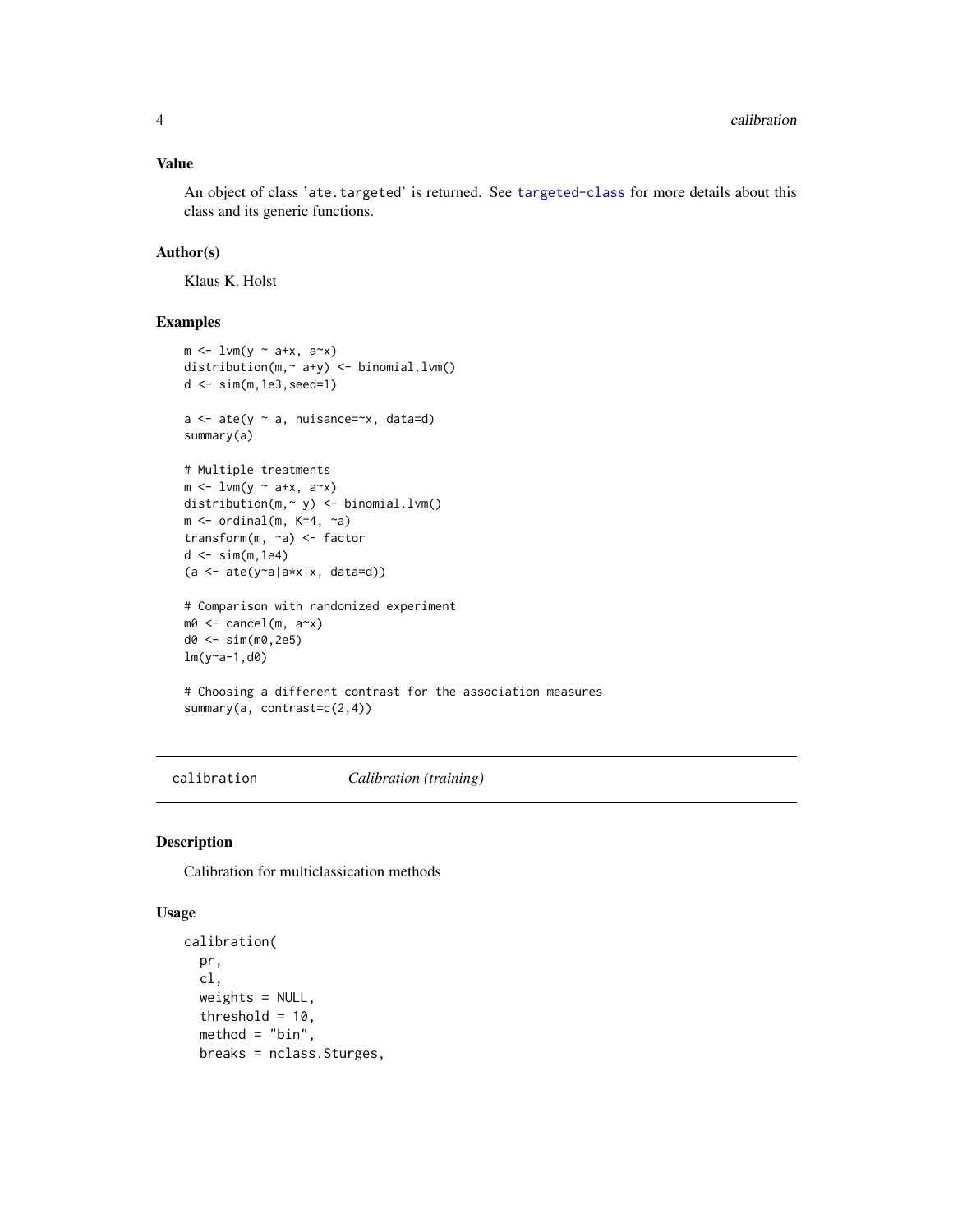#### calibration 5

 $df = 3$ , ...  $\lambda$ 

#### Arguments

| pr        | matrix with probabilities for each class                                                       |
|-----------|------------------------------------------------------------------------------------------------|
| c1        | class variable                                                                                 |
| weights   | counts                                                                                         |
| threshold | do not calibrate if less then 'threshold' events                                               |
| method    | either 'isotonic' (pava), 'logistic', 'mspline' (monotone spline), 'bin' (local con-<br>stant) |
| breaks    | optional number of bins (only for method 'bin')                                                |
| df        | degrees of freedom (only for spline methods)                                                   |
| $\cdot$   | additional arguments to lower level functions                                                  |

#### Details

...

#### Value

An object of class 'calibration' is returned. See [calibration-class](#page-5-1) for more details about this class and its generic functions.

#### Author(s)

Klaus K. Holst

#### Examples

```
sim1 <- function(n, beta=c(-3, rep(.5,10)), rho=.5) {
 p <- length(beta)-1
 xx <- lava::rmvn0(n,sigma=diag(nrow=p)*(1-rho)+rho)
 y <- rbinom(n, 1, lava::expit(cbind(1,xx)%*%beta))
 d <- data.frame(y=y, xx)
 names(d) <- c("y", paste0("x", 1:p))
return(d)
}
set.seed(1)
beta <- c(-2,rep(1,10))
d <- sim1(1e4, beta=beta)
a1 <- NB(y \sim ., data=d)a2 <- glm(y ~ ., data=d, family=binomial)
## a3 <- randomForest(factor(y) ~ ., data=d, family=binomial)
d0 <- sim1(1e5, beta=beta)
p1 <- predict(a1, newdata=d0)
```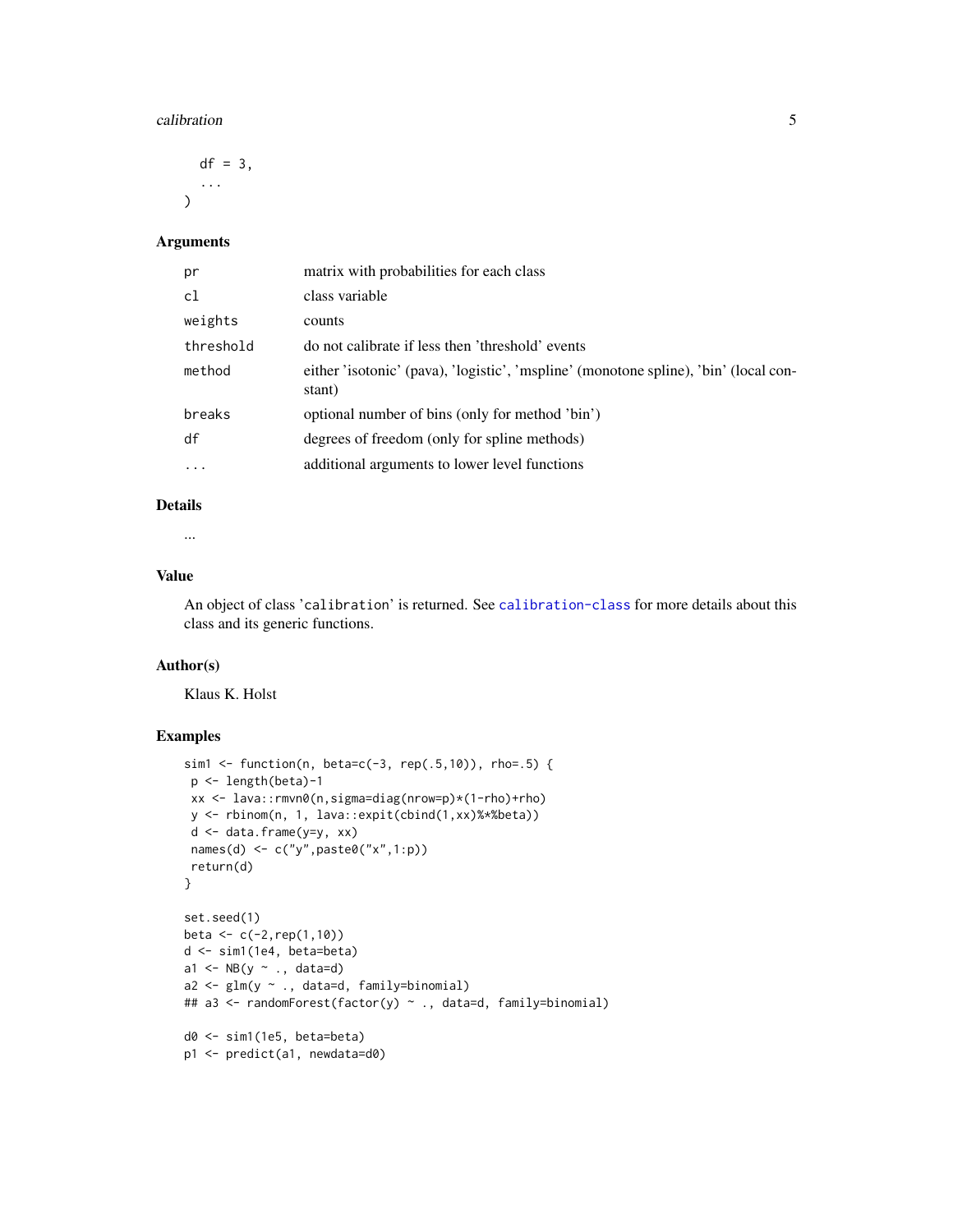```
p2 <- predict(a2, newdata=d0, type="response")
## p3 <- predict(a3, newdata=d0, type="prob")
c2 <- calibration(p2, d0$y, method="isotonic")
c1 <- calibration(p1, d0$y, breaks=100)
if (interactive()) {
  plot(c1)
  plot(c2,col="red",add=TRUE)
  abline(a=0,b=1)##'
  with(c1$xy[[1]], points(pred,freq,type="b", col="red"))
}
set.seed(1)
beta <- c(-2,rep(1,10))
dd <- lava::csplit(sim1(6e4, beta=beta), k=3)
mod \leftarrow NB(y \sim ., data = dd[[1]])p1 <- predict(mod, newdata=dd[[2]])
cal <- calibration(p1, dd[[2]]$y)
p2 <- predict(mod, newdata=dd[[3]])
pp <- predict(c1, p2)
cc <- calibration(pp, dd[[3]]$y)
if (interactive()) {##'
  plot(cal)
  plot(cc, add=TRUE, col="blue")
}
```
<span id="page-5-1"></span>calibration-class *calibration class object*

#### Description

The functions [calibration](#page-3-1) returns an object of the class calibration.

An object of class 'calibration' is a list with at least the following components:

stepfun estimated step-functions (see stepfun) for each class

classes the unique classes

model model/method type (string)

xy list of data.frame's with predictions (pr) and estimated probabilities of success (only for 'bin' method)

#### Value

objects of the S3 class 'calibration'

<span id="page-5-0"></span>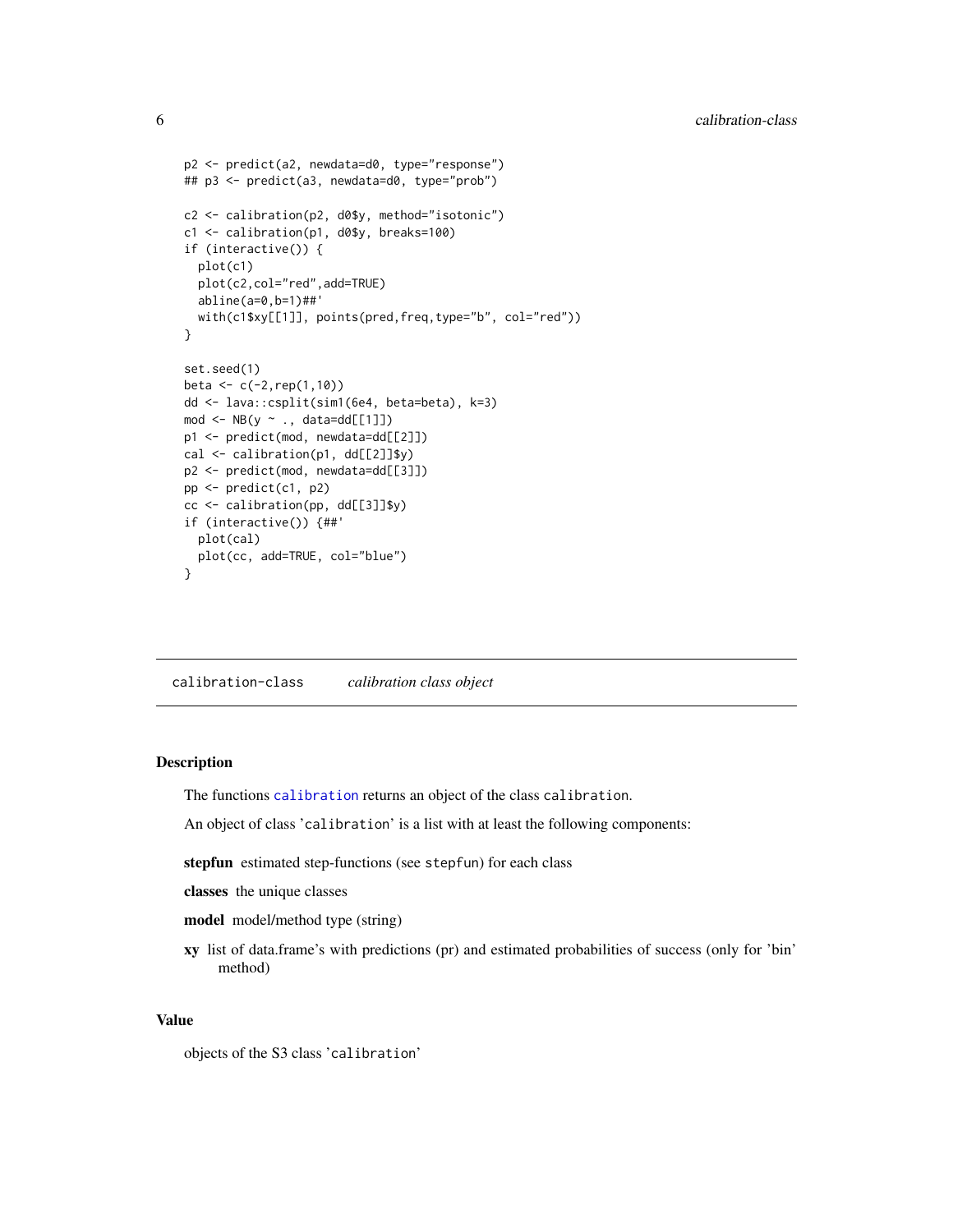#### <span id="page-6-0"></span>S3 generics

The following S3 generic functions are available for an object of class targeted:

- predictApply calibration to new data.
- plotPlot the calibration curves (reliability plot).
- printBasic print method.

#### See Also

[calibration](#page-3-1), [calibrate](#page-3-2)

#### Examples

## See example(calibration) for examples

<span id="page-6-1"></span>cross\_validated-class *cross\_validated class object*

#### **Description**

The functions [cv](#page-7-1) returns an object of the type cross\_validated.

An object of class 'cross\_validated' is a list with at least the following components:

cv An array with the model score(s) evaluated for each fold, repetition, and model. estimates (see [estimate.default](#page-0-0))

names Names (character vector) of the models

rep number of repetitions of the CV

folds Number of folds of the CV

#### Value

objects of the S3 class 'cross\_validated'

#### S3 generics

The following S3 generic functions are available for an object of class cross\_validated:

- coefExtract average model scores from the cross-validation procedure.
- printBasic print method.
- summarySummary of the cross-validation procedure.'

#### See Also

[cv](#page-7-1)

#### Examples

## See example(cv) for examples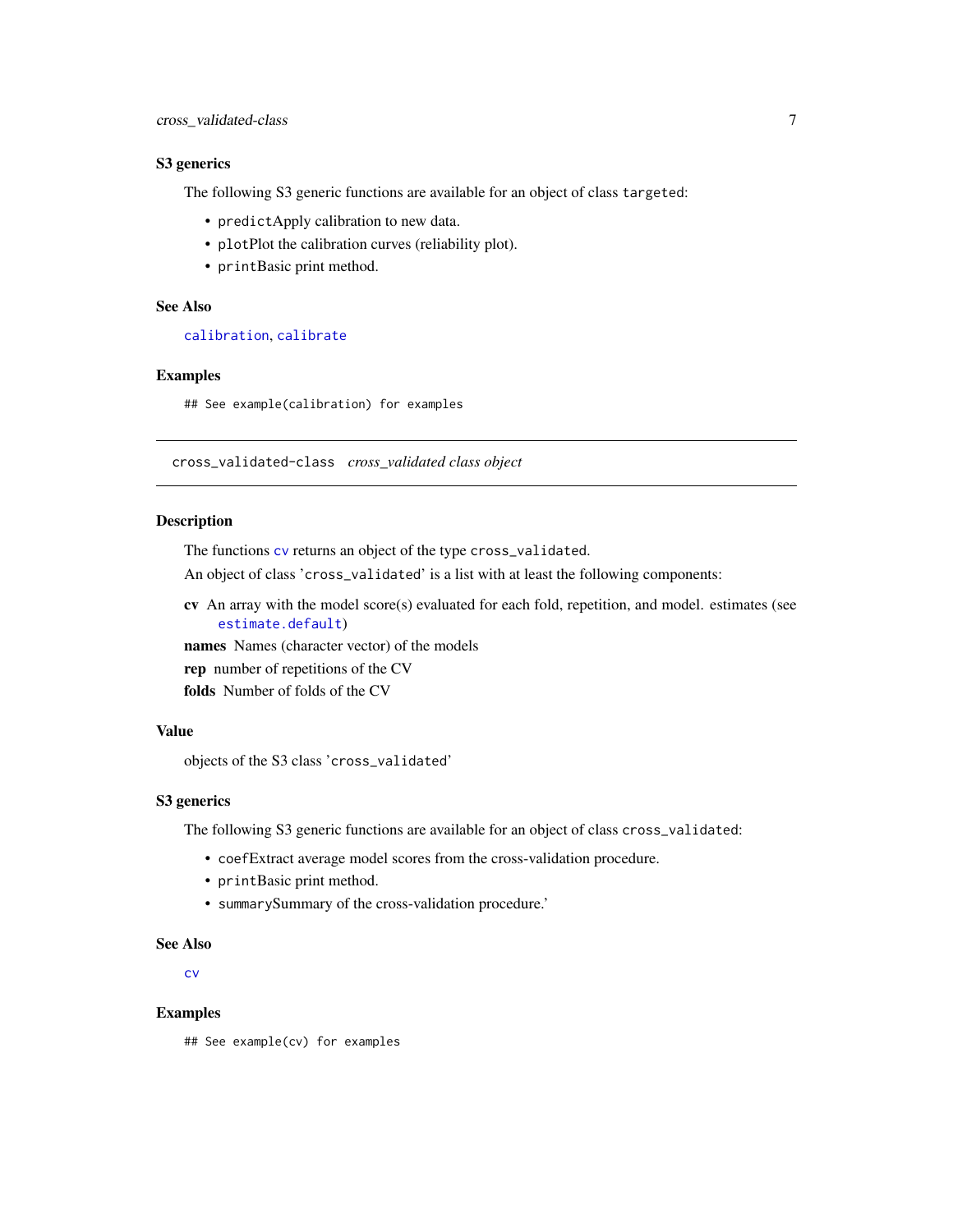Generic cross-validation function

### Usage

```
cv(
  models,
  data,
  response = NULL,
  K = 5,
  rep = 1,weights = NULL,
  modelscore,
  seed = TRUE,shared = NULL,
  args.pred = NULL,
  ...
\mathcal{L}
```
#### Arguments

| models     | List of fitting functions                                                                                                |
|------------|--------------------------------------------------------------------------------------------------------------------------|
| data       | data.frame                                                                                                               |
| response   | Response variable (vector or name of column in 'data')                                                                   |
| К          | Number of folds (default 5, 0 splits in $1:n/2$ , $n/2:n$ with last part used for testing)                               |
| rep        | Number of repetitions (default 1)                                                                                        |
| weights    | Optional frequency weights                                                                                               |
| modelscore | Model scoring metric (default: RMSE / Brier score). Must be a function with<br>arguments: response, prediction, weights, |
| seed       | Random seed (argument parsed to future_Apply::future_lapply)                                                             |
| shared     | Function applied to each fold with results send to each model                                                            |
| args.pred  | Optional arguments to prediction function (see details below)                                                            |
| $\ddotsc$  | Additional arguments parsed to models in 'models'                                                                        |

#### Details

...

#### Value

An object of class 'cross\_validated' is returned. See [cross\\_validated-class](#page-6-1) for more details about this class and its generic functions.

<span id="page-7-1"></span><span id="page-7-0"></span>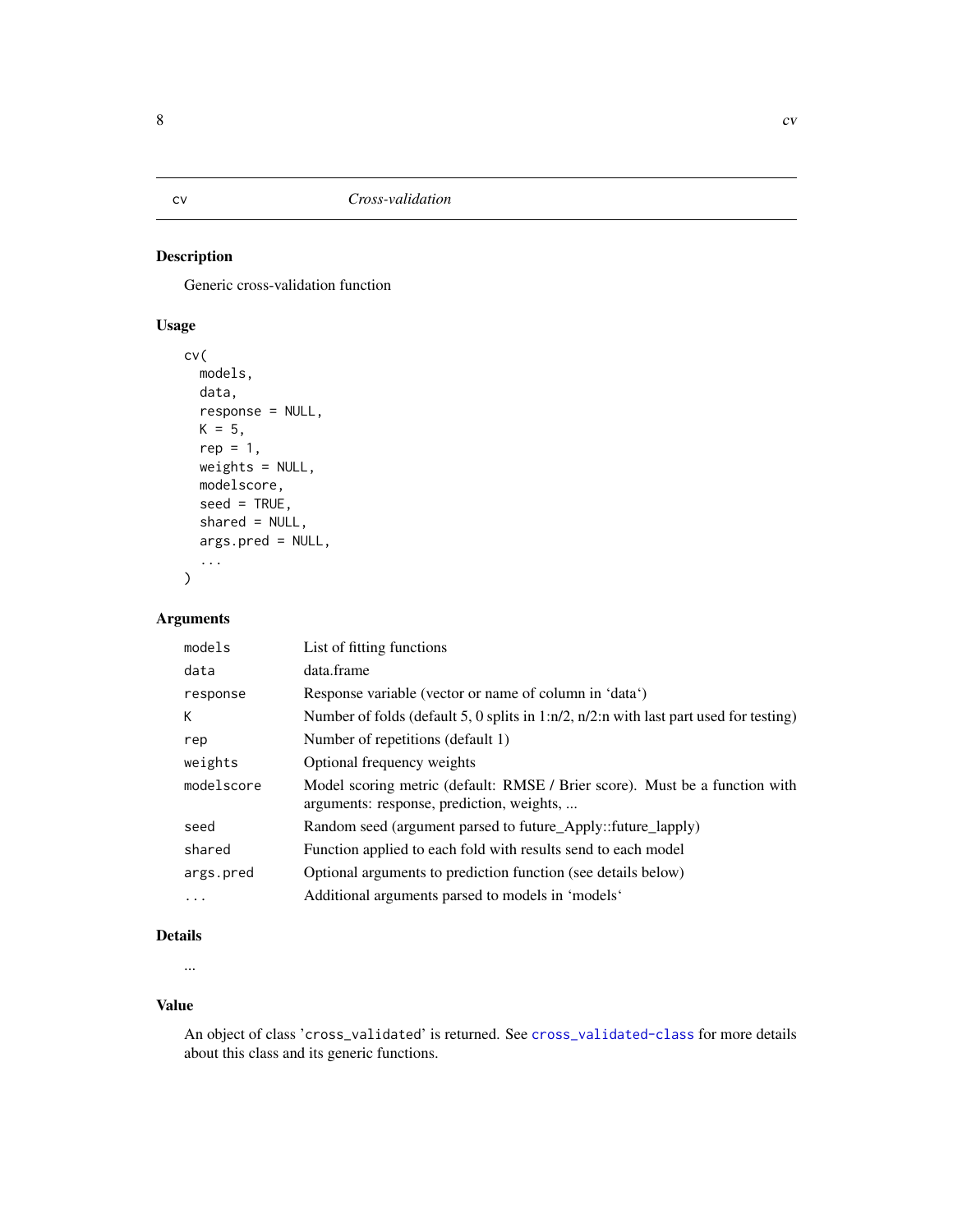#### <span id="page-8-0"></span>expand.list 9

#### Author(s)

Klaus K. Holst

#### Examples

```
f0 <- function(data,...) lm(...,data=data)
f1 <- function(data,...) lm(Sepal.Length~Species,data=data)
f2 <- function(data,...) lm(Sepal.Length~Species+Petal.Length,data=data)
x <- cv(list(m0=f0,m1=f1,m2=f2),rep=10, data=iris, formula=Sepal.Length~.)
```
expand.list *Create a list from all combination of input variables*

#### Description

Similar to 'expand.grid' function, this function creates all combinations of the input arguments but returns the result as a list.

#### Usage

expand.list(...)

#### Arguments

... input variables

#### Value

list

#### Author(s)

Klaus Kähler Holst

#### Examples

expand.list(x=2:4, z=c("a","b"))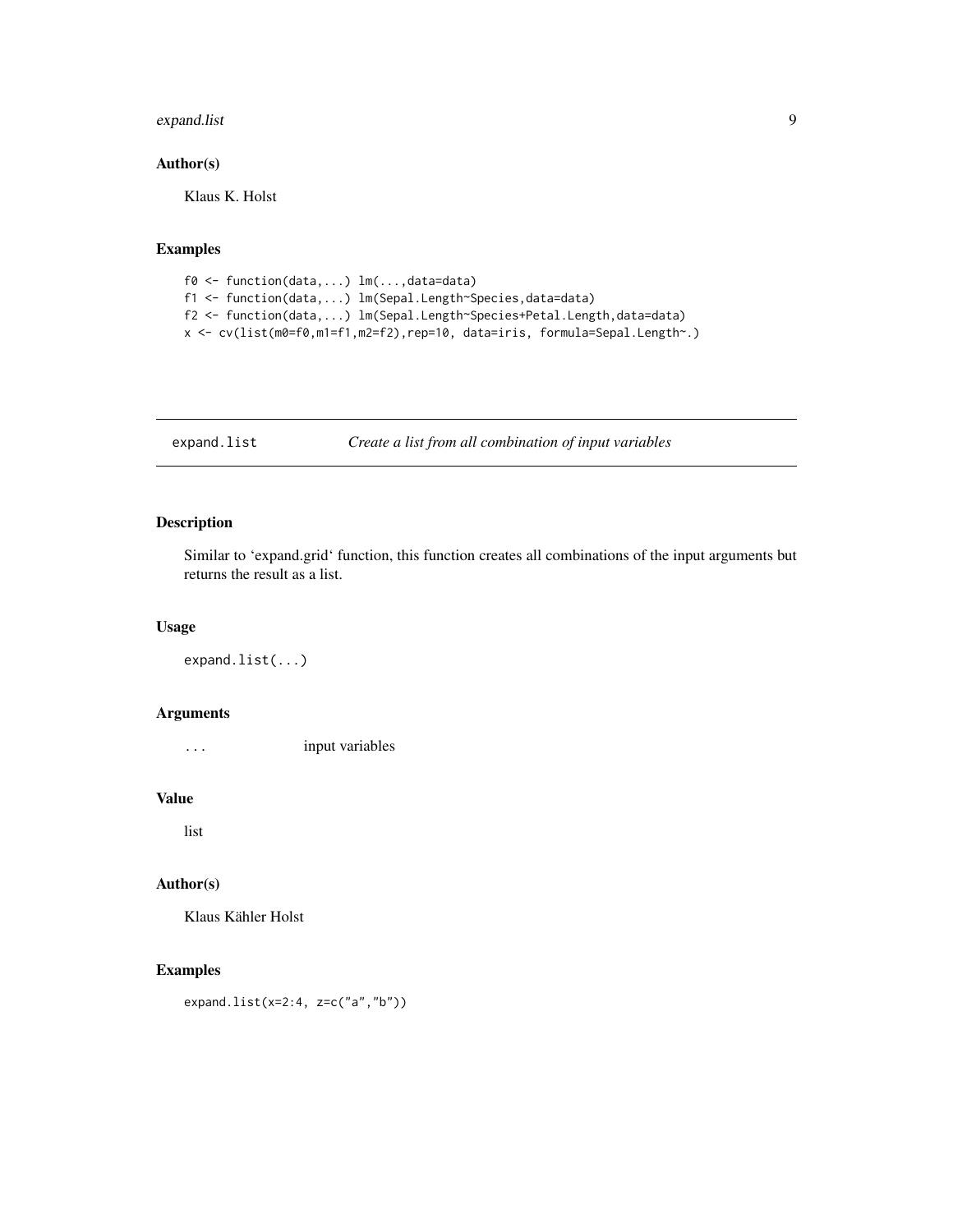<span id="page-9-2"></span><span id="page-9-1"></span><span id="page-9-0"></span>

Naive Bayes Classifier

#### Usage

```
NB(
  formula,
 data,
 weights = NULL,
 kernel = FALSE,
  laplace.smooth = 0,
 prior = NULL,
  ...
)
```
#### Arguments

| formula  | Formula with syntax: response $\sim$ predictors $\mid$ weights                                    |
|----------|---------------------------------------------------------------------------------------------------|
| data     | data.frame                                                                                        |
| weights  | optional frequency weights                                                                        |
| kernel   | If TRUE a kernel estimator is used for numeric predictors (otherwise a gaussian<br>model is used) |
|          | laplace.smooth Laplace smoothing                                                                  |
| prior    | optional prior probabilities (default estimated from data)                                        |
| $\ddots$ | additional arguments to lower level functions                                                     |

#### Value

An object of class 'NB' is returned. See [NB-class](#page-10-1) for more details about this class and its generic functions.

#### Author(s)

Klaus K. Holst

#### Examples

```
data(iris)
m2 <- NB(Species ~ Sepal.Width + Petal.Length, data=iris)
pr2 <- predict(m2, newdata=iris)
```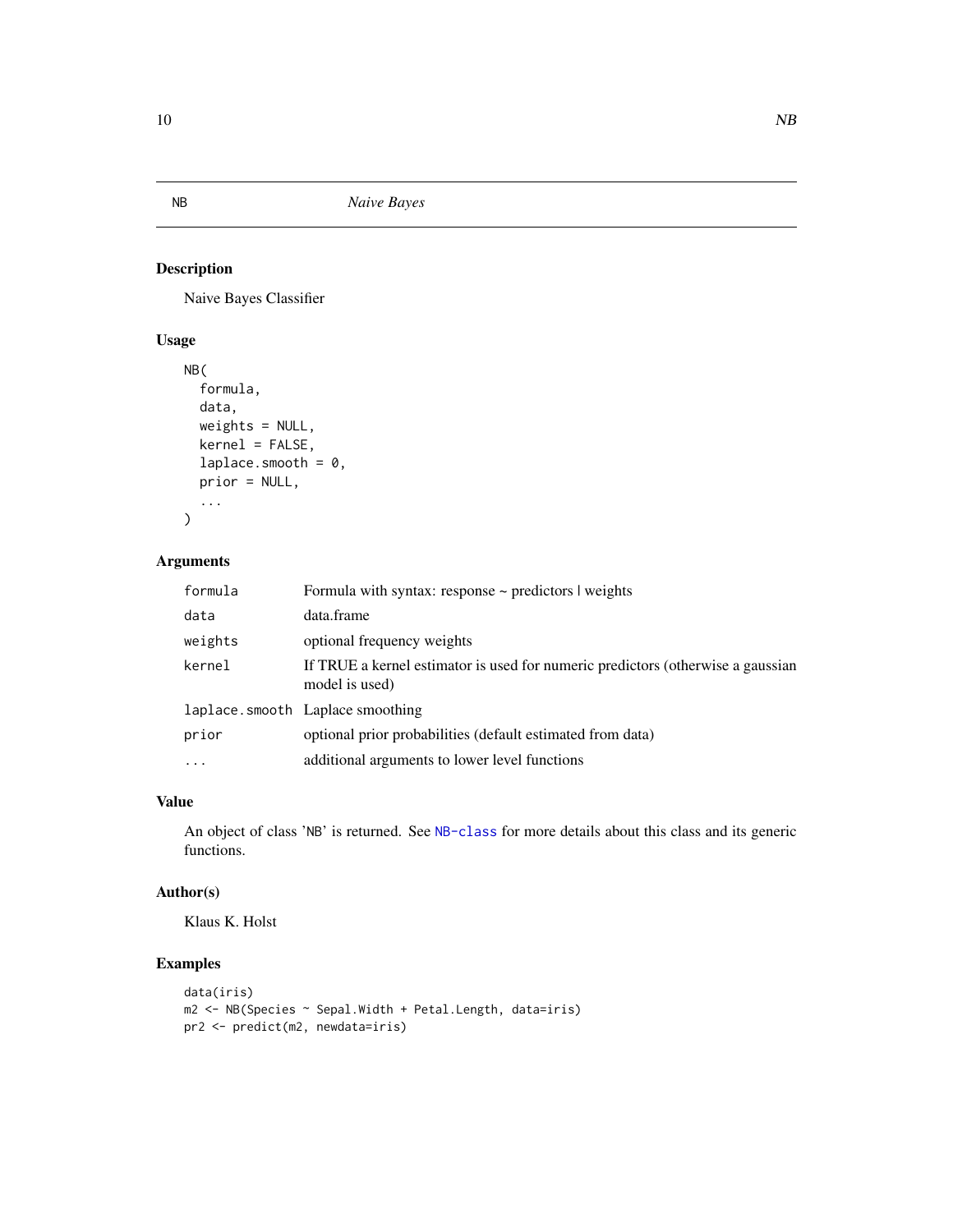<span id="page-10-1"></span><span id="page-10-0"></span>

The functions [NB](#page-9-1) returns an object of the type NB.

An object of class 'NB' is a list with at least the following components:

prior Matrix with prior probabilities, i.e. marginal class probabilities Pr(class)

pcond list of matrices with conditional probabilities of the features given the classes (one list element per class), Pr(x|class)

classes Names (character vector) of the classes

xvar number of repetitions of the CV

xmodel Number of folds of the CV

model Number of folds of the CV

#### Value

objects of the S3 class 'NB'

#### S3 generics

The following S3 generic functions are available for an object of class NB:

- predictPredict class probabilities for new features data.
- printBasic print method.

#### See Also

[NB](#page-9-1), [NB2](#page-9-2)

#### Examples

## See example(NB) for examples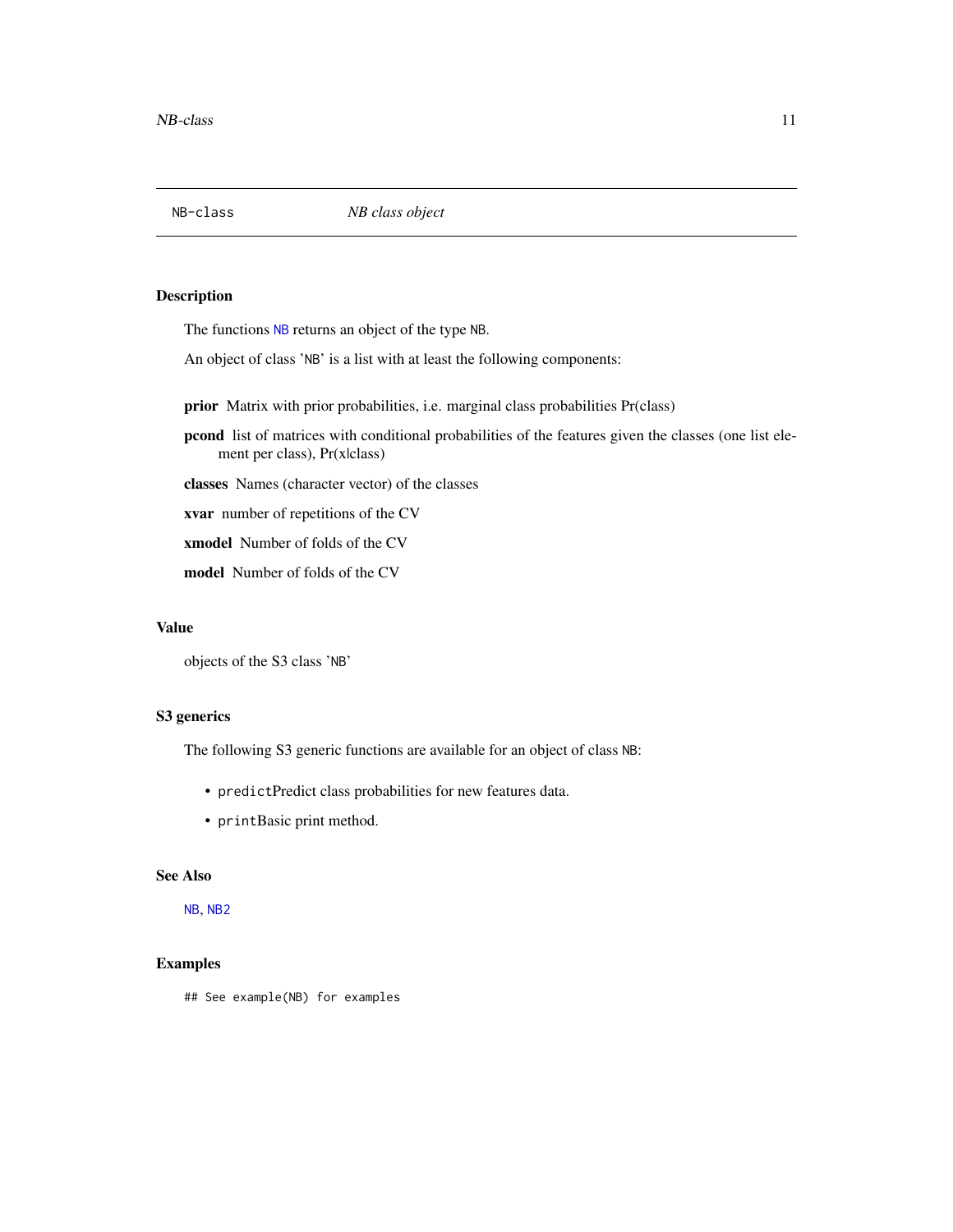Pooled Adjacent Violators Algorithm

#### Usage

 $pava(y, x = numeric(0), weights = numeric(0))$ 

#### Arguments

|              | response variable                                                                                               |
|--------------|-----------------------------------------------------------------------------------------------------------------|
| $\mathsf{x}$ | (optional) predictor vector (otherwise y is assumed to be a priori sorted accord-<br>ing to relevant predictor) |
| weights      | weights (optional) weights                                                                                      |

#### Value

List with index (idx) of jump points and values (value) at each jump point.

#### Author(s)

Klaus K. Holst

#### Examples

```
x <- runif(5e3, -5, 5)
pr \le lava::expit(-1 + x)
y <- rbinom(length(pr), 1, pr)
pv <- pava(y, x)
plot(pr \sim x, cex=0.3)with(pv, lines(sort(x)[index], value, col="red", type="s"))
```
predict.density *Prediction for kernel density estimates*

#### Description

Kernel density estimator predictions

#### Usage

```
## S3 method for class 'density'
predict(object, xnew, ...)
```
<span id="page-11-0"></span>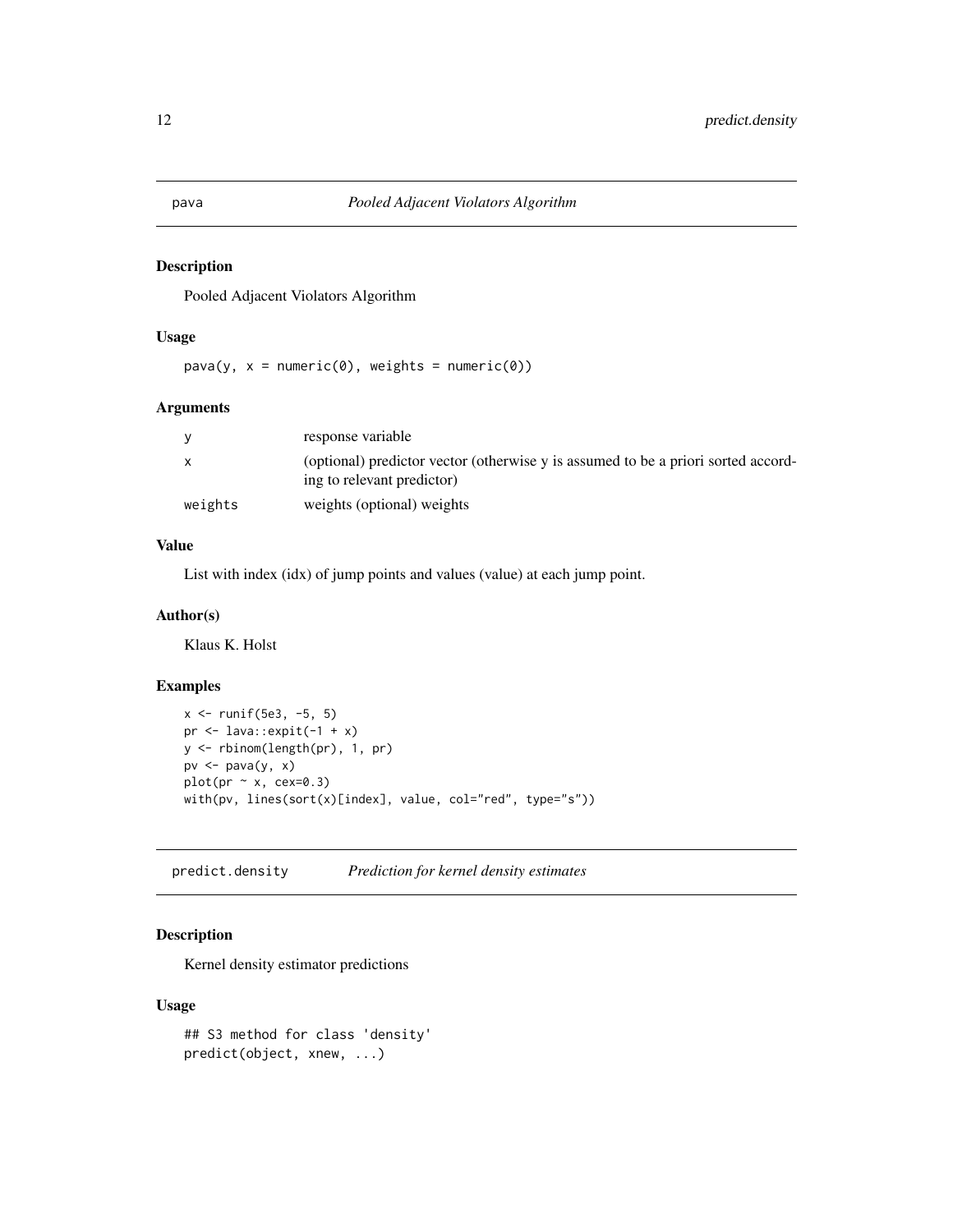#### <span id="page-12-0"></span>predict.NB 13

#### Arguments

| object | density object                                |
|--------|-----------------------------------------------|
| xnew   | New data on which to make predictions for     |
| .      | additional arguments to lower level functions |

#### Value

Numeric vector with predictions.

#### Author(s)

Klaus K. Holst

#### predict.NB *Predictions for Naive Bayes Classifier*

#### Description

Naive Bayes Classifier predictions

#### Usage

```
## S3 method for class 'NB'
predict(object, new data, expectation = NULL, threshold = c(0.001, 0.001), ...)
```
#### Arguments

| object      | density object                                                                                                                                              |
|-------------|-------------------------------------------------------------------------------------------------------------------------------------------------------------|
| newdata     | new data on which to make predictions                                                                                                                       |
| expectation | Variable to calcualte conditional expectation wrt probabilities from NB classifier                                                                          |
| threshold   | Threshold parameters. First element defines the threshold on the probabilities<br>and the second element the value to set those truncated probabilities to. |
| .           | Additional arguments to lower level functions                                                                                                               |

#### Author(s)

Klaus K. Holst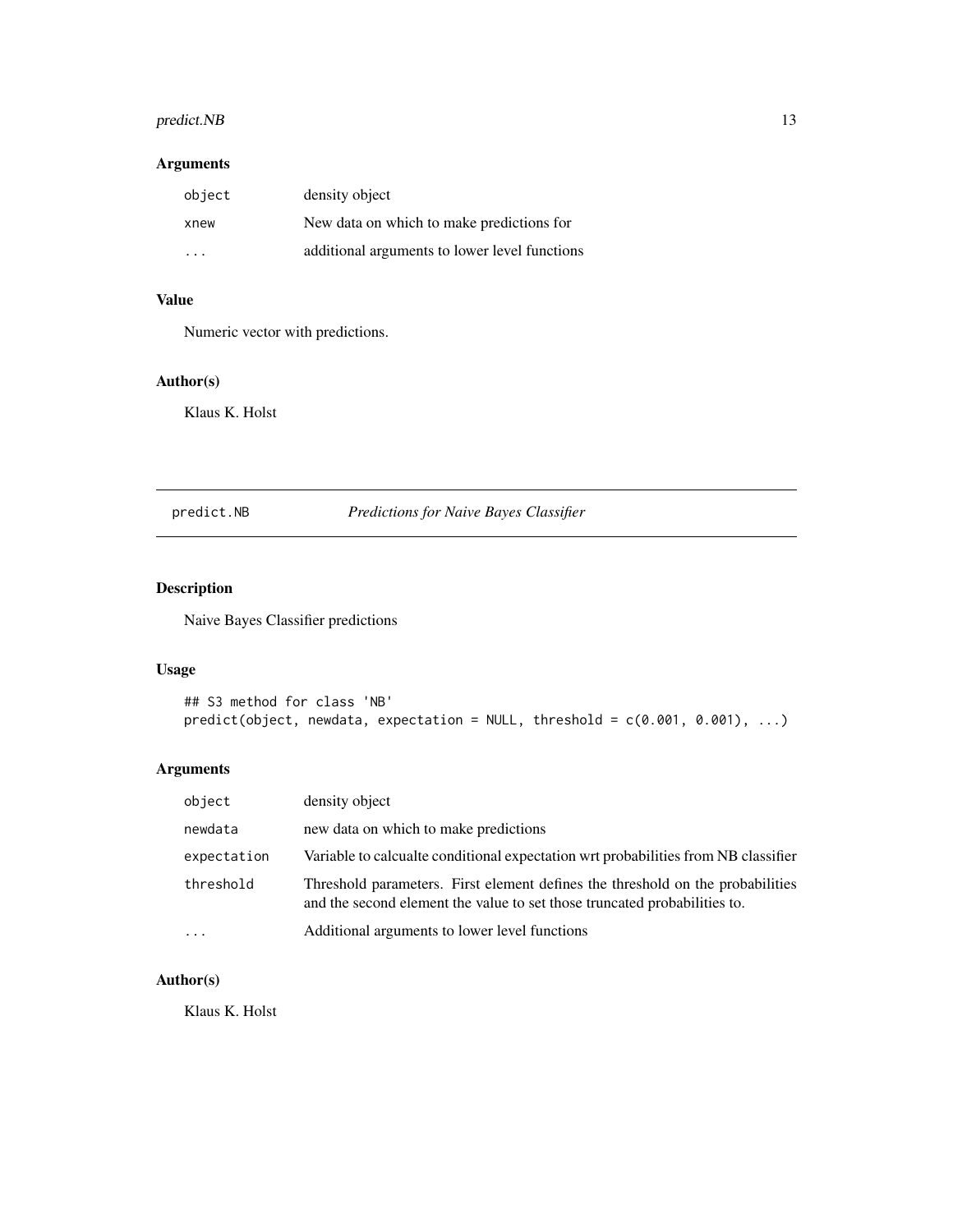<span id="page-13-1"></span><span id="page-13-0"></span>

Risk regression with binary exposure and nuisance model for the odds-product.

Let  $A$  be the binary exposure,  $V$  the set of covariates, and  $Y$  the binary response variable, and define  $p_a(v) = P(Y = 1 | A = a, V = v), a \in \{0, 1\}.$ 

The target parameter is either the *relative risk*

$$
RR(v) = \frac{p_1(v)}{p_0(v)}
$$

or the *risk difference*

$$
RD(v) = p_1(v) - p_0(v)
$$

We assume a target parameter model given by either

$$
\log\{RR(v)\} = \alpha^t v
$$

or

.

$$
\operatorname{arctanh}\{RD(v)\} = \alpha^t v
$$

and similarly a working linear nuisance model for the *odds-product*

$$
\phi(v) = \log \left( \frac{p_0(v)p_1(v)}{(1 - p_0(v))(1 - p_1(v))} \right) = \beta^t v
$$

A **propensity model** for  $E(A = 1|V)$  is also fitted using a logistic regression working model

$$
logit\{E(A=1 \mid V=v)\} = \gamma^t v.
$$

If both the odds-product model and the propensity model are correct the estimator is efficient. Further, the estimator is consistent in the union model, i.e., the estimator is double-robust in the sense that only one of the two models needs to be correctly specified to get a consistent estimate.

#### Usage

```
riskreg(
  formula,
  target = NULL,nuisance = NULL,
 propensity = nuisance,
  data,
  weights,
  type = "rr",optimal = TRUE,
  std.err = TRUE,
  start = NULL,
  semi = TRUE,
  ...
)
```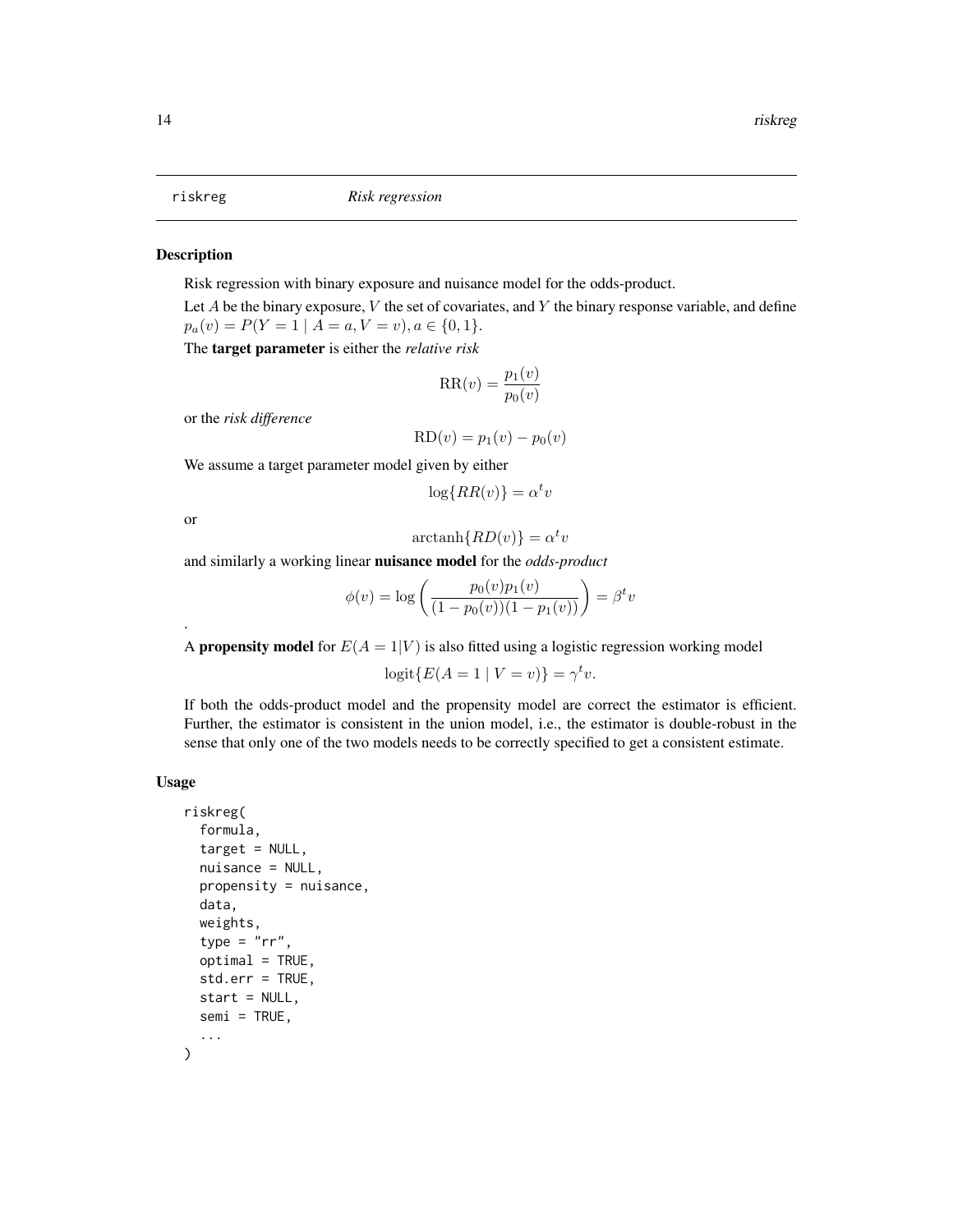#### riskreg til 15

#### Arguments

| formula    | formula (see details below)                                         |
|------------|---------------------------------------------------------------------|
| target     | (optional) target model (formula)                                   |
| nuisance   | nuisance model (formula)                                            |
| propensity | propensity model (formula)                                          |
| data       | data.frame                                                          |
| weights    | optional weights                                                    |
| type       | type of association measure (rd og rr)                              |
| optimal    | If TRUE optimal weights are calculated                              |
| std.err    | If TRUE standard errors are calculated                              |
| start      | optional starting values                                            |
| semi       | Semi-parametric (double-robust) estimate (FALSE gives MLE)          |
| $\ddotsc$  | additional arguments to unconstrained optimization routine (nlminb) |

#### Details

The 'formula' argument should be given as response ~ exposure | target-formula | nuisance-formula or response ~ exposure | target | nuisance | propensity

```
E.g., riskreg(y ~ a | 1 | x+z | x+z,data=...)
```
Alternatively, the model can specifed using the target, nuisance and propensity arguments: riskreg(y  $~\sim$  a, target= $~1$ , nuisance= $~x+z$ , ...)

The riskreg\_fit function can be used with matrix inputs rather than formulas.

#### Value

An object of class 'riskreg.targeted' is returned. See [targeted-class](#page-19-1) for more details about this class and its generic functions.

#### Author(s)

Klaus K. Holst

#### References

Richardson, T. S., Robins, J. M., & Wang, L. (2017). On modeling and estimation for the relative risk and risk difference. Journal of the American Statistical Association, 112(519), 1121–1130. http://dx.doi.org/10.1080/01621459.2016.1192546

#### Examples

```
m \leftarrow 1vm(a[-2] ~ x,
        lp.target[1] ~\sim 1,
        lp.nuisance[-1] \sim 2*x)distribution(m,~a) <- binomial.lvm("logit")
m <- binomial.rr(m, "y","a","lp.target","lp.nuisance")
```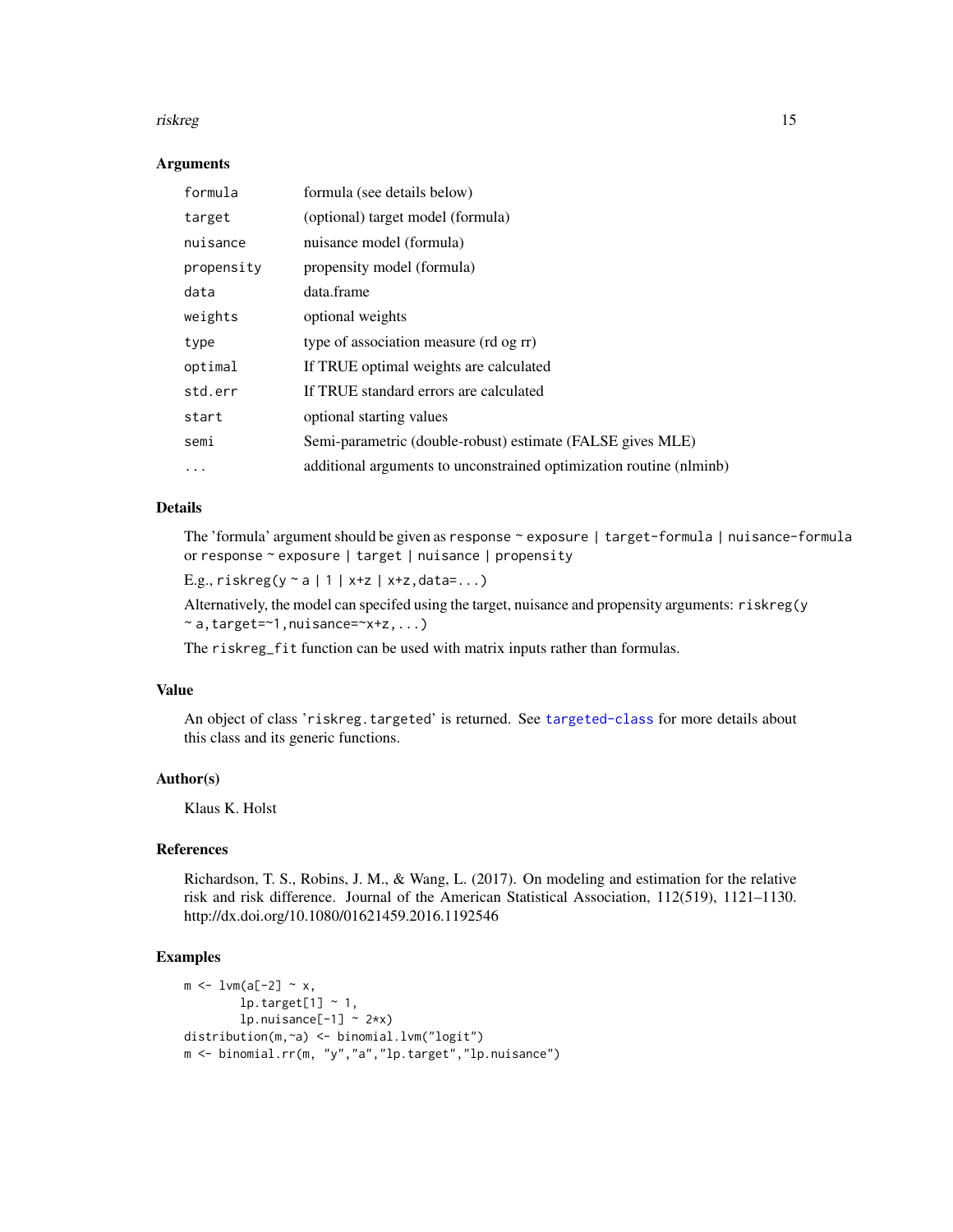#### <span id="page-15-0"></span>16 scoring and the second second second second second second second second second second second second second second second second second second second second second second second second second second second second second

```
d <- sim(m,5e2,seed=1)
I <- model.matrix(~1, d)
X \le - model.matrix(\nu1+x, d)
with(d, riskreg_mle(y, a, I, X, type="rr"))
with(d, riskreg_fit(y, a, nuisance=X, propensity=I, type="rr"))
riskreg(y \sim a | 1 | x, data=d, type="rr")
## Model with same design matrix for nuisance and propensity model:
with(d, riskreg_fit(y, a, nuisance=X, type="rr"))
a \leq r iskreg(y \sim a, nuisance=\sim x, data=d, type="rr")
a
```
scoring *Predictive model scoring*

#### Description

Predictive model scoring

#### Usage

```
scoring(
 response,
  ...,
 type = "quantitative",
 metrics = NULL,
 weights = NULL,
 names = NULL,
 messages = 1)
```
#### Arguments

| response | Observed response                                                                                                                              |
|----------|------------------------------------------------------------------------------------------------------------------------------------------------|
| .        | model predictions (continuous predictions or class probabilities (matrices))                                                                   |
| type     | continuous or categorical response (the latter is automatically chosen if response<br>is a factor, otherwise a continuous response is assumed) |
| metrics  | which metrics to report                                                                                                                        |
| weights  | optional frequency weights                                                                                                                     |
| names    | optional names of models coments (given as , alternatively these can be named<br>arguments)                                                    |
| messages | controls amount of messages/warnings (0: none)                                                                                                 |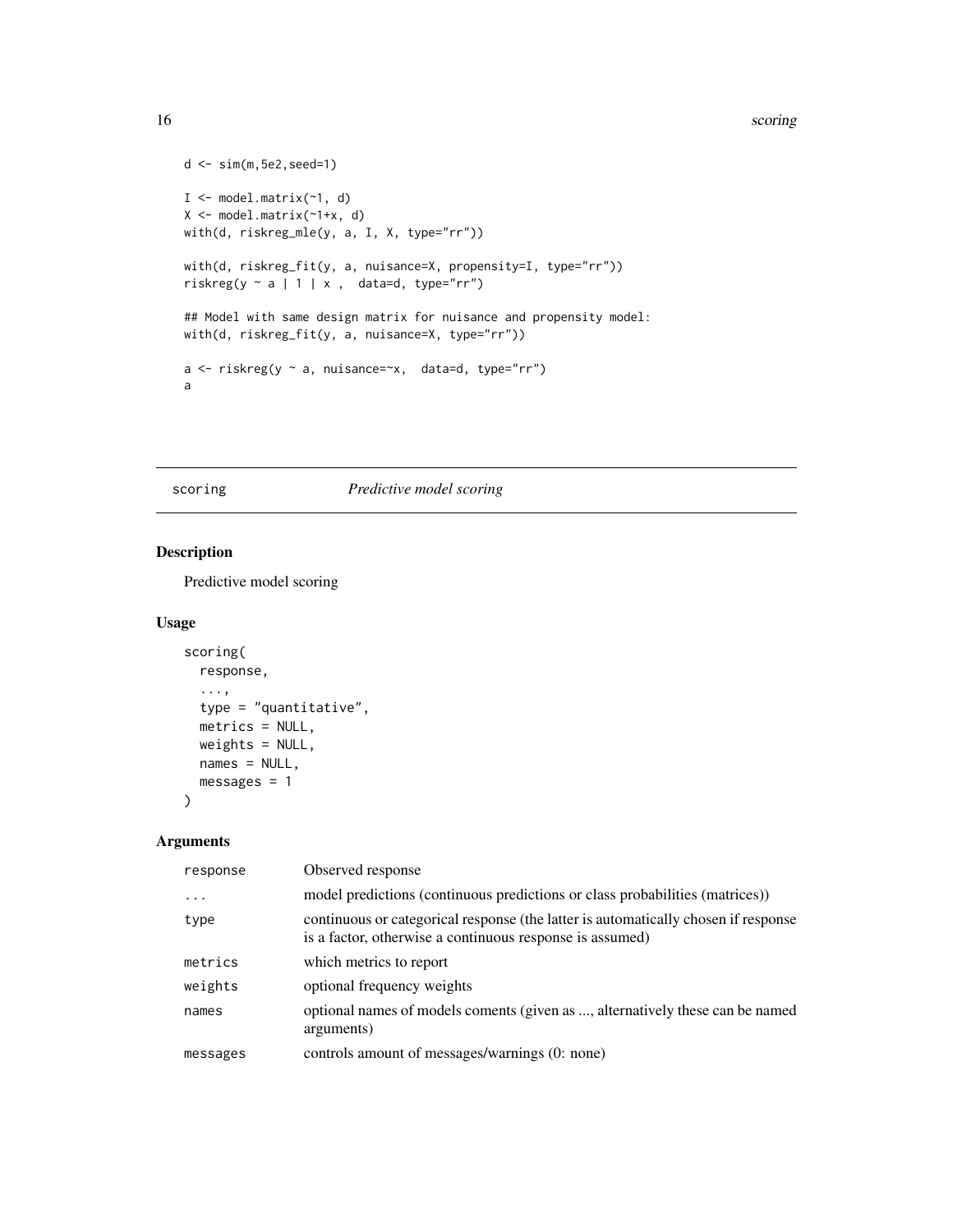#### <span id="page-16-0"></span>softmax and the solution of the set of the solution of the solution of the solution of the solution of the solution of the solution of the solution of the solution of the solution of the solution of the solution of the sol

#### Value

Numeric matrix of dimension m x p, where m is the number of different models and p is the number of model metrics

#### Examples

```
data(iris)
set.seed(1)
dat <- csplit(iris,2)
g1 <- NB(Species ~ Sepal.Width + Petal.Length, data=dat[[1]])
g2 <- NB(Species ~ Sepal.Width, data=dat[[1]])
pr1 <- predict(g1, newdata=dat[[2]], wide=TRUE)
pr2 <- predict(g2, newdata=dat[[2]], wide=TRUE)
table(colnames(pr1)[apply(pr1,1,which.max)], dat[[2]]$Species)
table(colnames(pr2)[apply(pr2,1,which.max)], dat[[2]]$Species)
scoring(dat[[2]]$Species, pr1=pr1, pr2=pr2)
## quantitative response:
scoring(response=1:10, prediction=rnorm(1:10))
```
softmax *Softmax transformation*

#### Description

Softmax transformation

#### Usage

 $softmax(x, log = FALSE, ref = TRUE, ...)$ 

#### Arguments

| X        | Input matrix (e.g., linear predictors of multinomial logistic model) |
|----------|----------------------------------------------------------------------|
| log      | Return on log-scale (default FALSE)                                  |
| ref      | Add reference level (add 0 column to $x$ )                           |
| $\cdots$ | Additional arguments to lower level functions                        |

#### Value

Numeric matrix of dimension n x p, where  $n = nrow(x)$  and  $p = ncol(x) + (ref == TRUE)$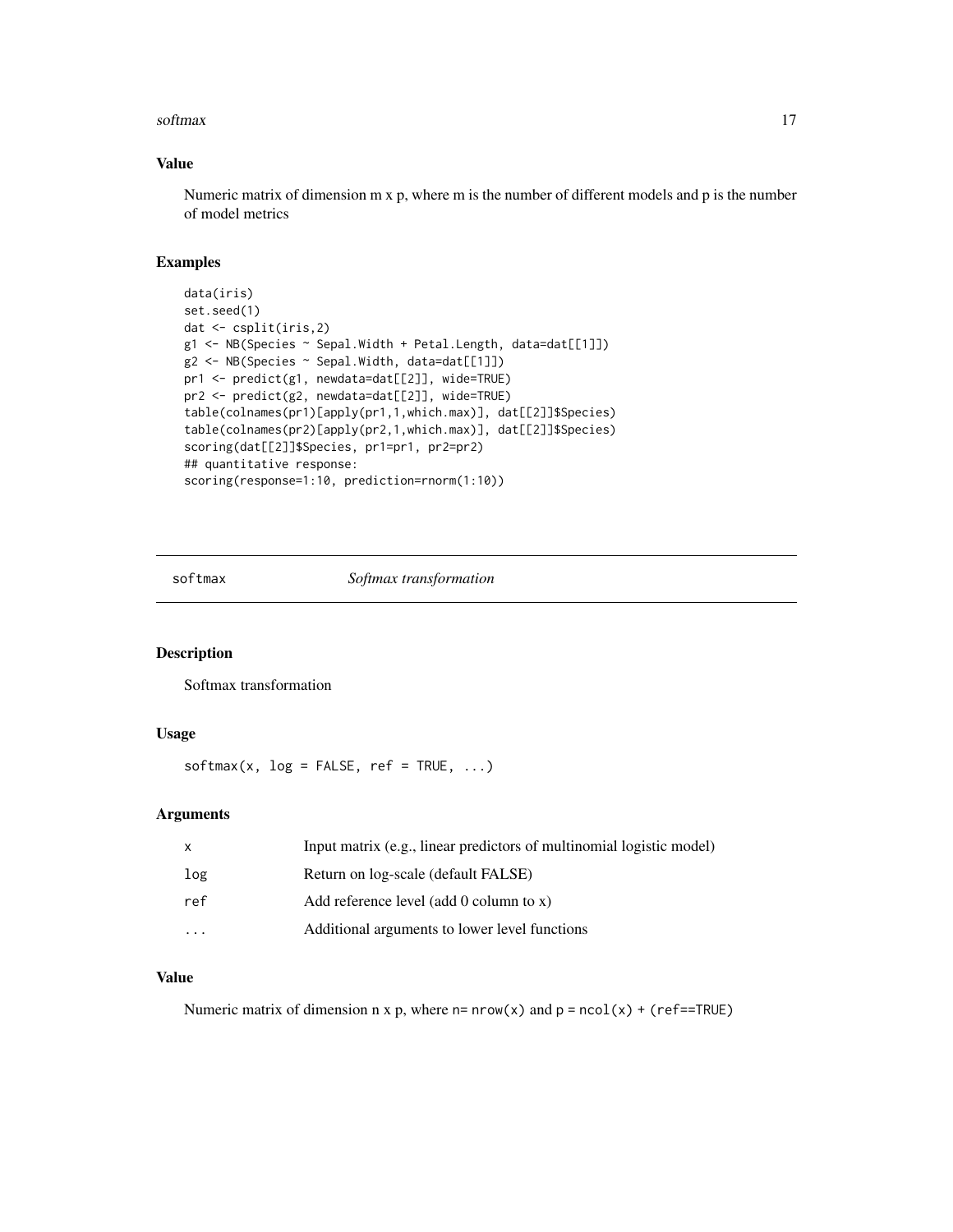<span id="page-17-0"></span>solve\_ode *Solve ODE*

#### Description

Solve ODE with Runge-Kutta method (RK4)

#### Usage

```
solve_ode(ode_ptr, input, init, par = 0)
```
#### Arguments

| ode_ptr | pointer (externalptr) to $C++$ function            |
|---------|----------------------------------------------------|
| input   | Input matrix. 1st column specifies the time points |
| init    | Initial conditions                                 |
| par     | Parameters defining the ODE (parsed to ode ptr)    |

#### Details

The external point should be created with the function targeted::specify\_ode.

#### Value

Matrix with solution

#### Author(s)

Klaus Kähler Holst

#### See Also

specify\_ode

#### Examples

example(specify\_ode)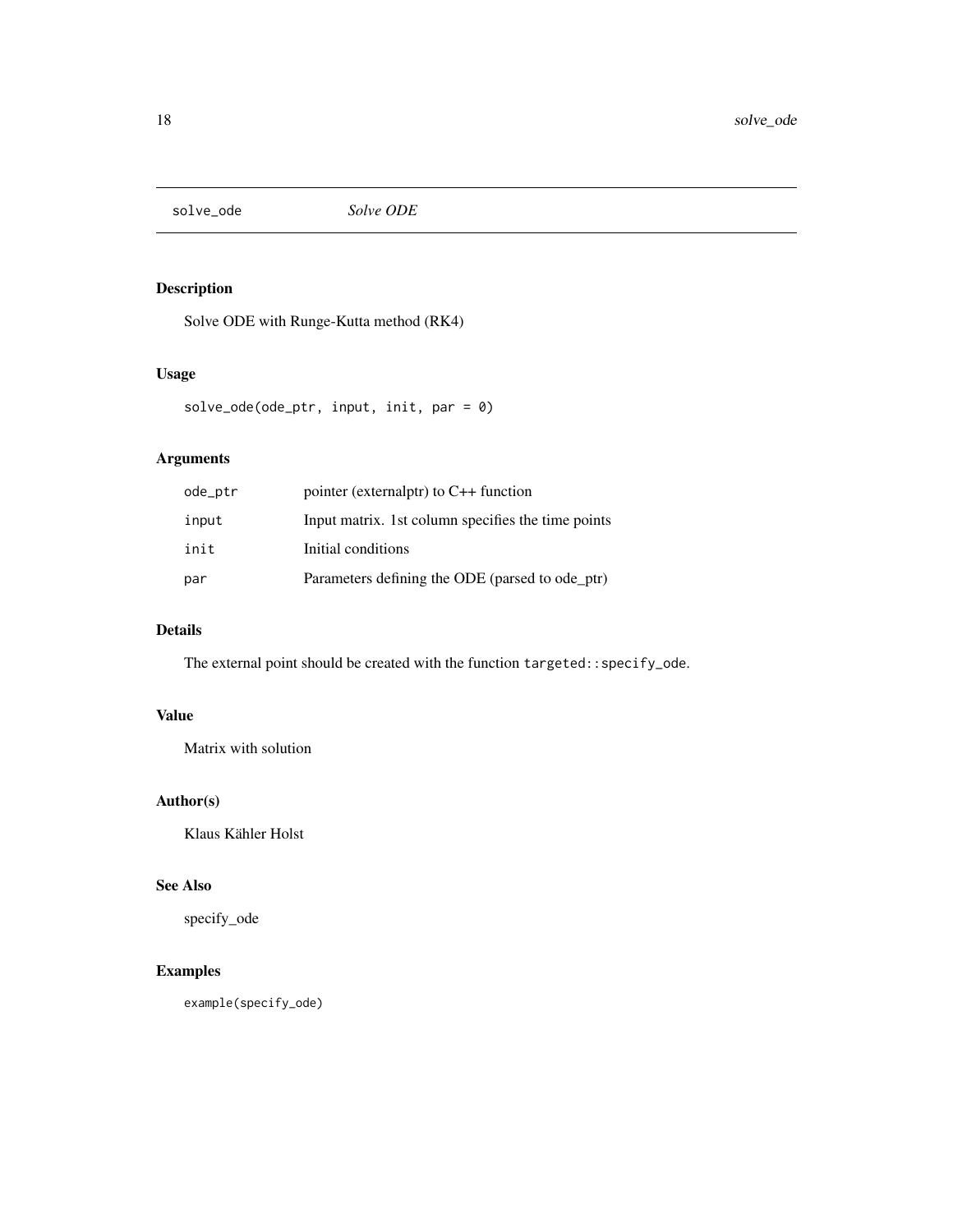<span id="page-18-0"></span>

Define compiled code for ordinary differential equation.

#### Usage

```
specificity\_ode(code, frame = NULL, plane = c("dy", "x", "y", "p"))
```
#### Arguments

| code  | string with the body of the function definition (see details)  |
|-------|----------------------------------------------------------------|
| fname | Optional name of the exported C++ function                     |
| pname | Vector of variable names (results, inputs, states, parameters) |

#### Details

The model (code) should be specified as the body of of C++ function. The following variables are defined bye default (see the argument pname)

- dyVector with derivatives, i.e. the rhs of the ODE (the result).
- xVector with the first element being the time, and the following elements additional exogenous input variables,
- yVector with the dependent variable
- pParameter vector

 $y'(t) = f_p(x(t), y(t))$  All variables are treated as Armadillo (http://arma.sourceforge.net/) vectors/matrices.

As an example consider the \*Lorenz Equations\*  $\frac{dx_t}{dt} = \sigma(y_t - x_t) \frac{dy_t}{dt} = x_t(\rho - z_t) - y_t \frac{dz_t}{dt} =$  $x_ty_t - \beta z_t$ 

We can specify this model as ode <-'dy(0) = p(0)\*(y(1)-y(0)); dy(1) = y(0)\*(p(1)-y(2));  $dy(2) = y(0) * y(1) - p(2) * y(2);' dy < -specify\_ode(ode)$ 

As an example of model with exogenous inputs consider the following ODE:  $y'(t) = \beta_0 + \beta_1 y(t) +$  $\beta_2y(t)x(t) + \beta_3x(t) \cdot t$  This could be specified as mod <-'double t = x(0); dy = p(0) + p(1)\*y +  $p(2)*x(1)*y + p(3)*x(1)*t$ ; 'dy <-specify\_ode(mod)##'

#### Value

pointer (externalptr) to C++ function

#### Author(s)

Klaus Kähler Holst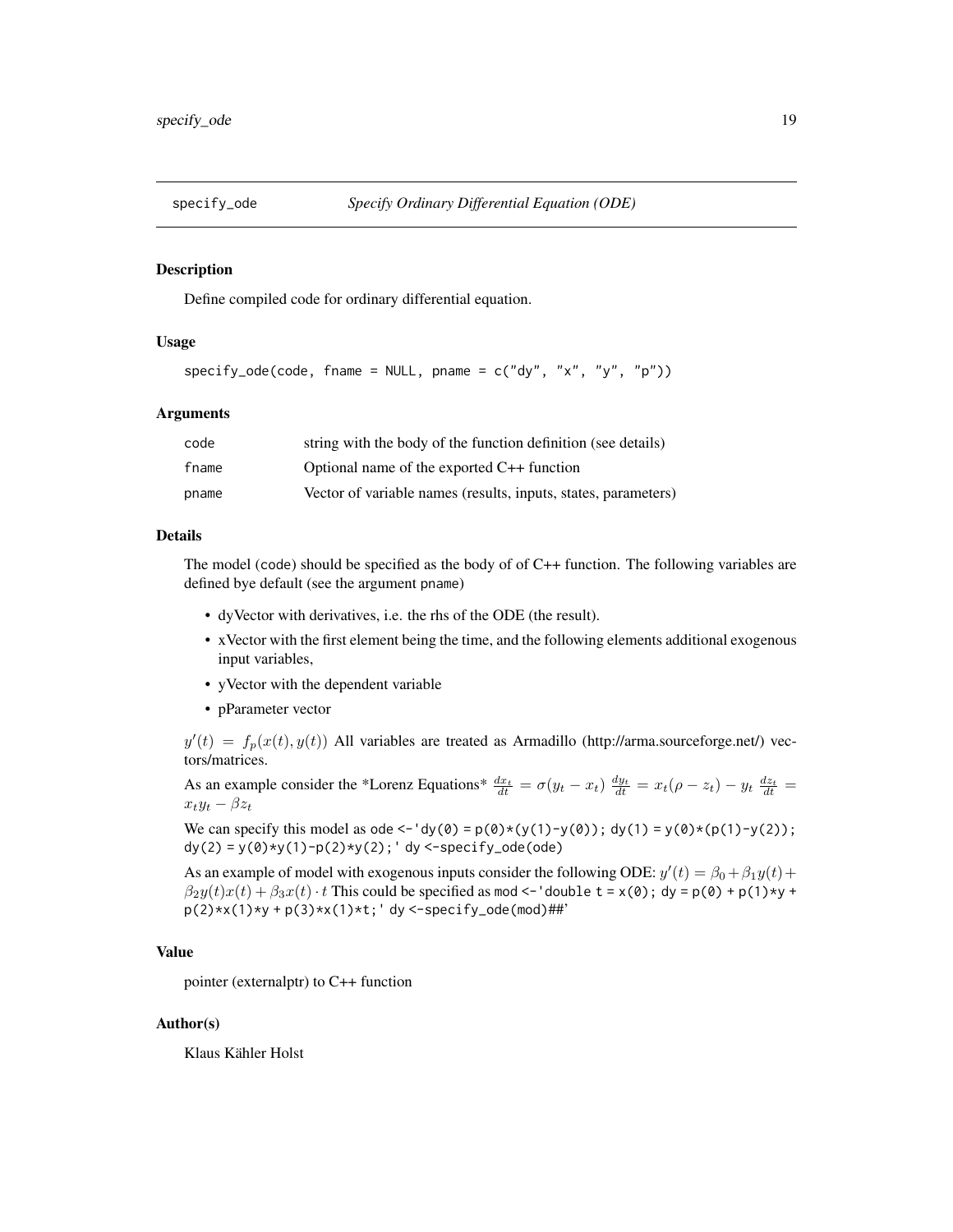#### <span id="page-19-0"></span>See Also

solve\_ode

<span id="page-19-1"></span>targeted-class *targeted class object*

#### Description

The functions [riskreg](#page-13-1) and [ate](#page-2-1) returns an object of the type targeted.

An object of class 'targeted' is a list with at least the following components:

estimate An estimate object with the target parameter estimates (see [estimate.default](#page-0-0))

opt Object returned from the applied optimization routine

npar number of parameters of the model (target and nuisance)

type String describing the model

#### Value

objects of the S3 class 'targeted'

#### S3 generics

The following S3 generic functions are available for an object of class targeted:

- coefExtract target coefficients of the estimated model.
- vcovExtract the variance-covariance matrix of the target parameters.
- iidExtract the estimated influence function.
- printPrint estimates of the target parameters.
- summaryExtract information on both target parameters and estimated nuisance model.'

#### See Also

[riskreg](#page-13-1), [ate](#page-2-1)

#### Examples

## See example(riskreg) for examples